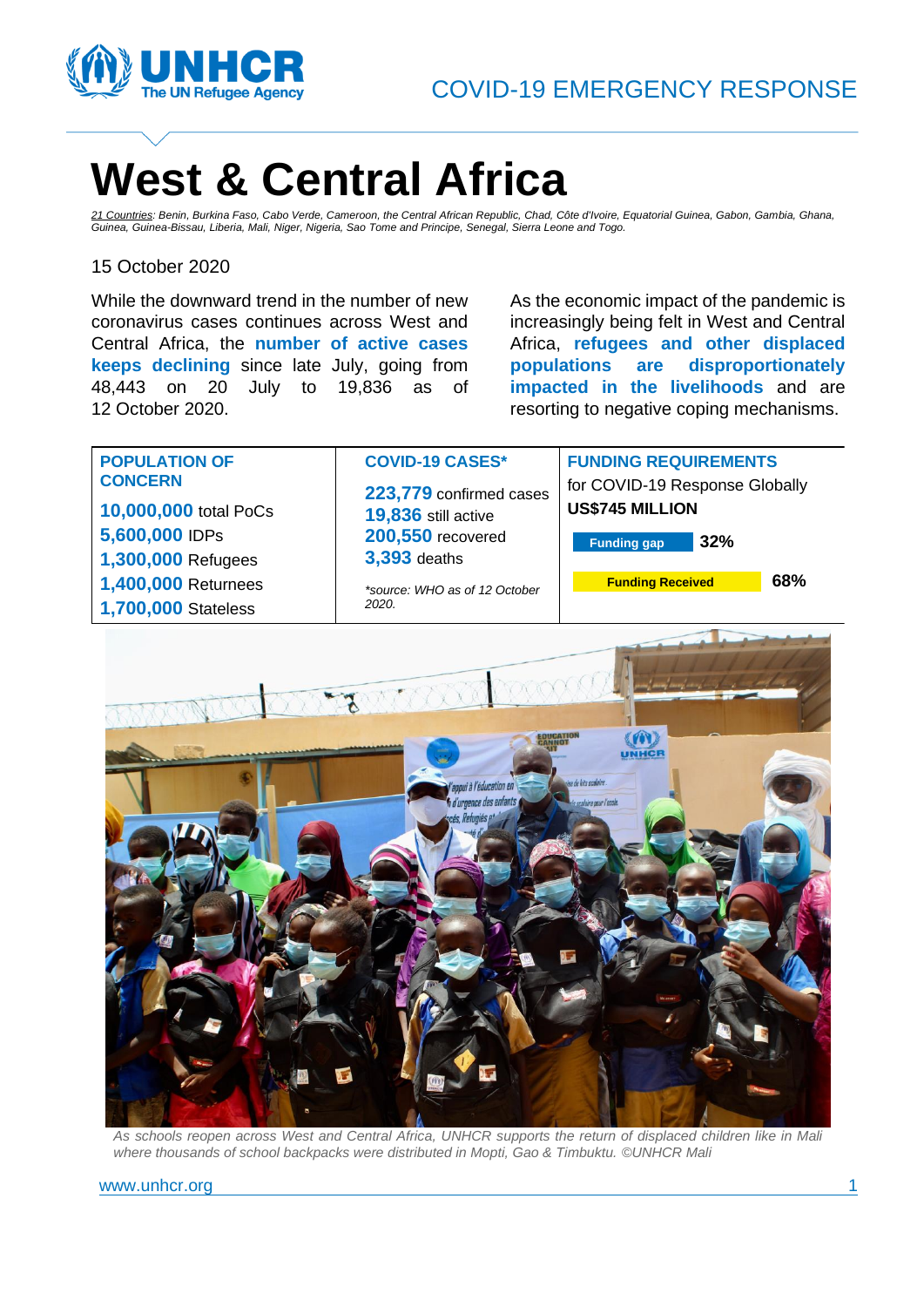

# Operational Context

**Downward trend in number of new cases and decrease in active cases in West and Central Africa.** The number confirmed COVID-19 cases in West and Central Africa (WCAR) is at 223,779 as of 12 October 2020 which confirms the downward trend in the number of new cases in the region. The number of active cases in the region continues its steady decline which started at the end of July, going from 48,443 on 20 July 2020 to 19,836 as of 12 October 2020. As of 12 October 2020, **Nigeria** (60,266) remains with the highest number of confirmed cases, followed by **Ghana** (47,005), **Cameroon** (21,203), **Cote d'Ivoire** (20,154) and **Senegal** (15,268). In terms of active cases, **Nigeria** (7,416) has the highest number, followed by **Central African Republic** (2,868), **Senegal** (1,657), **Cape Verde** (1,016) and **Gambia** (972).

| <b>Countries</b>        | <b>Confirmed</b> | <b>Deaths</b> | <b>Recovered</b> | <b>Active</b> |
|-------------------------|------------------|---------------|------------------|---------------|
| Benin                   | 2,411            | 41            | 1,973            | 397           |
| <b>Burkina Faso</b>     | 2,280            | 63            | 1,554            | 663           |
| Cape Verde              | 7,072            | 75            | 5,981            | 1,016         |
| Cameroon                | 21,203           | 423           | 20,117           | 663           |
| CAR                     | 4,854            | 62            | 1,924            | 2,868         |
| Chad                    | 1,304            | 92            | 1,115            | 97            |
| Cote d'Ivoire           | 20,154           | 120           | 19,798           | 236           |
| <b>Equatoral Guinea</b> | 5,063            | 83            | 4,894            | 86            |
| Gabon                   | 8,835            | 54            | 8,189            | 592           |
| Gambia                  | 3,632            | 117           | 2,543            | 972           |
| Ghana                   | 47,005           | 306           | 46,398           | 301           |
| Guinea                  | 11,022           | 69            | 10,324           | 629           |
| Guinea Bissau           | 2,385            | 40            | 1,728            | 617           |
| Liberia                 | 1,363            | 82            | 1,245            | 36            |
| Mali                    | 3,286            | 132           | 2,527            | 627           |
| Niger                   | 1,201            | 69            | 1,123            | 15            |
| Nigeria                 | 60,266           | 1,115         | 51,735           | 7,416         |
| Sao Tome                | 929              | 15            | 892              | 22            |
| Senegal                 | 15,268           | 314           | 13,297           | 1,657         |
| Sierra Leone            | 2,385            | 72            | 1,736            | 498           |
| Togo                    | 1,940            | 49            | 1,457            | 434           |
| <b>Total (WCA)</b>      | 223,779          | 3,393         | 200,550          | 19,836        |

#### ■ **COVID-19 Cases in West and Central Africa by Country (as of 12 October 2020):**

■ **Confirmed cases among PoCs**. As of 12 October 2020, 30 PoCs were tested positive including 16 refugees in **Cameroon**, 2 in **Togo**, 2 in **Niger**, 1 in **Gambia**, 1 in **Ghana**,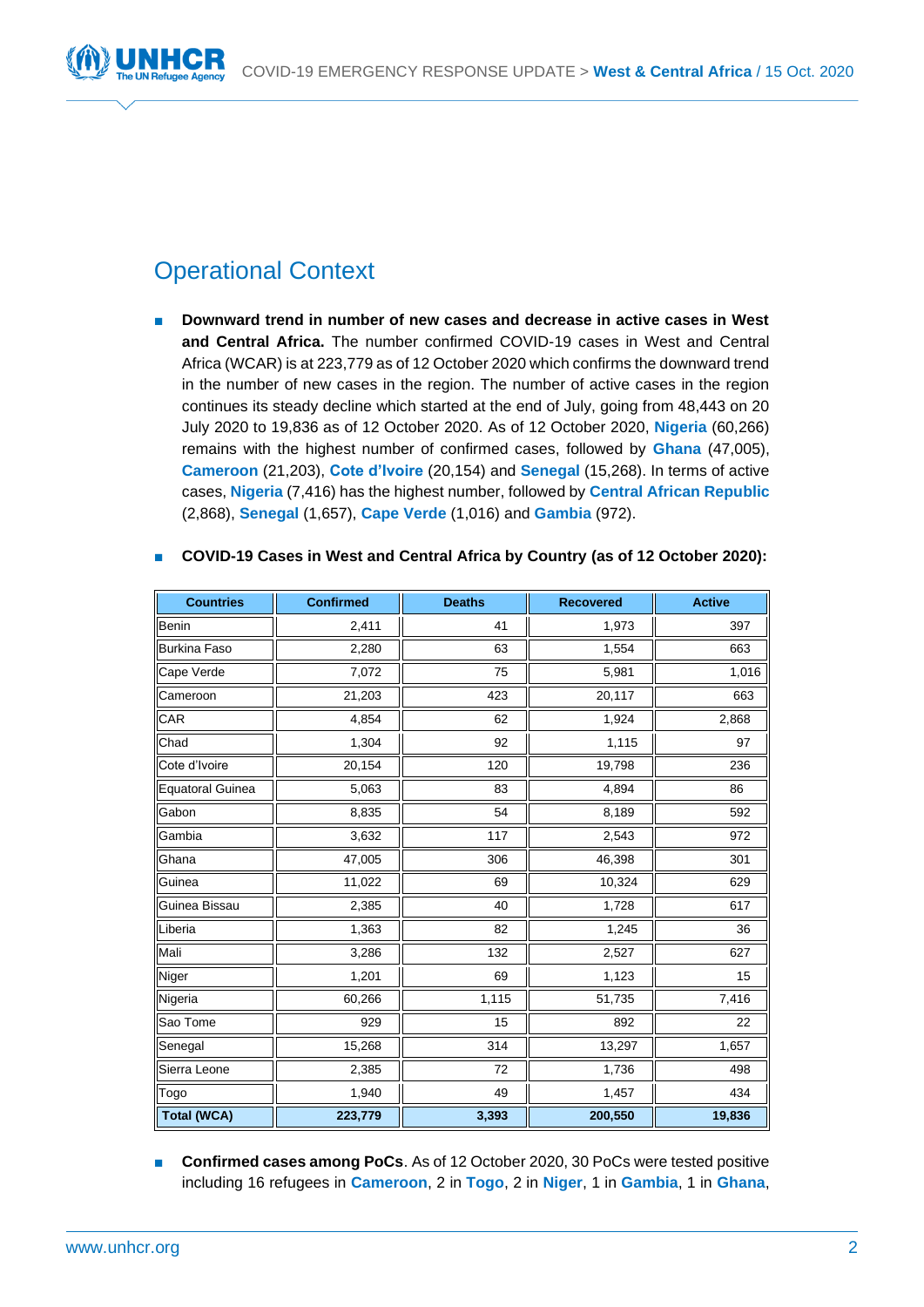

1 in **Guinea** and 1 in **Liberia** and 3 IDPs in **Central African Republic** and 3 in **Mali**. So far, 2 refugees died in **Cameroon** and 1 in **Gambia**.

*(N.B. The exact number of COVID-19 cases in the region remains uncertain, considering the comparatively low testing in the region. According to the World Health Organization. (OMS) more than eight out of ten Covid-19 cases in Africa are asymptomatic or show few symptoms. Death tolls may exclude people who did not die in hospital, or before they could be tested.)*

- **COVID-19 cases and government measures to address the COVID-19 pandemic in the region.** Most countries in the region are reopening their borders and relaxing cross border and internal restriction measures to mitigate the negative socio-economic impact of the pandemic. The archipelago of **Cape Verde** reopens its borders this Monday, October 12 after more than six months of closure. In **Ghana**, high schools reopened on Monday 5th October 2020 after about 7 months of closure due to covid-19. In **Nigeria**, schools reopened on Monday 12 October after consultations with all stakeholders and the country's COVID-19 task force. The government has increased its daily testing capacity to over 3,500 per day. In **Senegal**, the Government formally lifted restrictive measures on public gatherings. To limit the imported cases, the government will impose a fine on any airline company having taken a passenger onboard bound for Senegal with a false test of covid-19.
- **An additional burden on a region grappling with several challenges and vulnerabilities**. In West and Central Africa, the COVID-19 pandemic represented an additional burden on a region grappling with climate shocks, the recent floods in the region being one manifestation, endemic poverty, and chronic vulnerabilities, including fragile national health systems, limited access to water and sanitation facilities and precarious living conditions in most of the areas hosting displaced populations. Basic measures such as handwashing are not effective when over one-third of West Africans have no handwashing facility at home. Social distancing is also complex on a continent experiencing the fastest urban growth in the world, where two to three generations often live under the same roof, and where poor sanitary conditions generally prevail. With humanitarian access already hindered by the ongoing violence and endemic insecurity in the Sahel or the Lake Chad Basin, UNHCR's operations were further constrained by pandemic and the travel restrictions imposed by governments across the region. Similarly, lockdowns and market closures are difficult in a region where preventing people from going to work could jeopardize their survival.
- Specific protection risks and challenges for forcibly displaced populations. Refugees and IDPs are often residing in overcrowded and precarious conditions rendering impossible social distancing or basic preventive measures such as hand washing which exposes them to heightened risks of contamination as COVID-19 cases. The congestion in camps and reception centres remains a matter of high concern in the context of the COVID-19. Forcibly displaced populations are also at heightened risk of stigmatization in situations of pandemic. In addition to these specific challenges, forcible displaced populations are also facing the risk of food insecurity in the region, particularly in the Sahel. There are also great concerns regarding gender-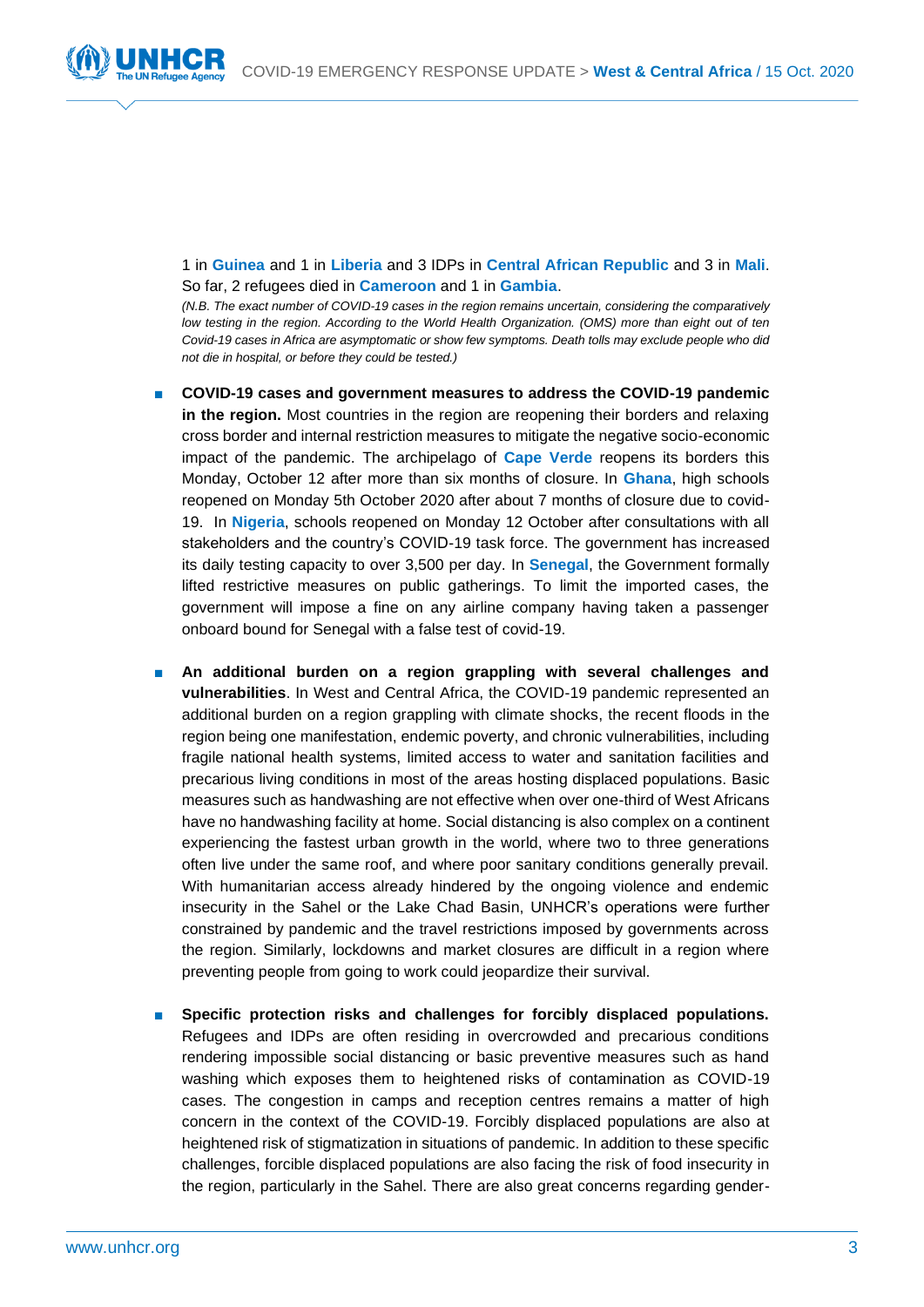

based violence which is on the rise since the beginning of the COVID crisis as a direct result of the preventive measures enforced and the economic strain these restrictions have put on many households. The significant disruption in the livelihoods of many forcibly displaced population is also increasing the risk of resorting to negative coping mechanisms, including child labour which UNHCR is monitoring closely.

#### **Displaced populations are disproportionally impacted by the socioeconomic consequences of COVID-19**.

As income-generating opportunities disappear and savings dry up, refugees and asylum-seekers are facing increasing difficulties to cover their basic needs and are resorting to negative coping mechanisms. Many who have earned self-reliance over the years, particularly in urban settings, risk losing it; and some are resorting to premature returns.

In Nigeria, the socio-economic assessment on the impact of COVID that UNHCR conducted showed that 76% of the refugees and IDPs who worked before the pandemic already earned less than a third of the average income in the country, placing them in a situation of extreme poverty. A dire situation further aggravated by the pandemic during which over 66% of the refugee and IDP households had to reduce their food intake as a coping strategy as their income got reduced. More than two thirds of them reported facing increased prices and food insecurity, and an alarming 13% reported being faced with lack of shelter. Additionally, during COVID almost 84% reported difficulty in accessing vital services (health, water, sanitation, markets, education).

In **Cameroon**, where more than 340,000 are expected to fall back into extreme poverty, a similar assessment of the refugees from CAR was conducted. The assessment found that 68% had monthly earnings below the country's minimum salary before the pandemic. More than 10% have completely lost their pre-pandemic income-generating activity mostly as a result of movement restrictions (38%) and a dwindling of economic opportunities (31%). Like in **Nigeria,** restriction on food consumption has been a coping mechanism for many who lost part of or all their income during the pandemic. Over 30% of households reported that they reduced the number of meals of food quantities compared to before the pandemic. The proportion of households facing severe food insecurity (one meal per day per person) has increased drastically reaching 34% of those surveyed compared to 3% before pandemic.

UNHCR is currently conducting similar assessments in **Niger** and **Chad** to inform its response. The organization is stepping its efforts to mitigate the economic impact of COVID-19 on displaced populations and foster their economic inclusion through livelihoods activities and an enhanced engagement with governments, development and private sector actors.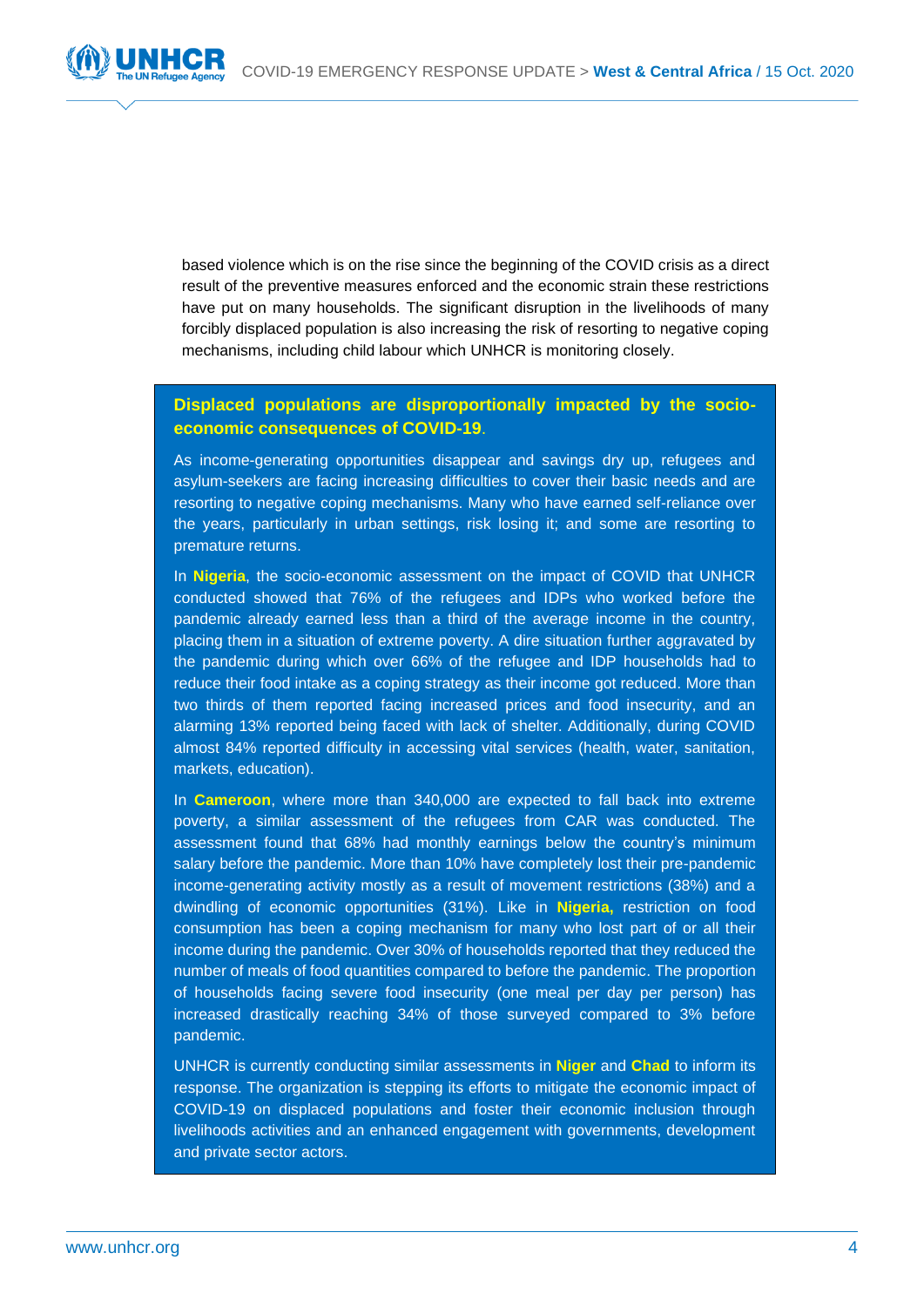

# UNHCR Response

- **Ensuring continuity of assistance.** In this extremely difficult regional context, UNHCR operations adapted their processes and approaches to ensure continuity of assistance and to mitigate the impact of the pandemic on forcibly displaced populations, in line with the "stay and deliver" principle. With the reopening of borders and the lifting of restrictions on movements, over 90% of UNHCR staff in the region is now back to their duty station and 10% continue to telecommute.
- **Support to governments and directly assistance.** UNHCR continues to support governments in the implementation of their COVID-19 response plans while directly implementing activities to support forcibly displaced populations. These include advocating for preserving access to asylum and international protection, supporting inclusive national health responses, strengthening shelter interventions to improve living conditions in hosting areas, strengthening community-based protection mechanism, livelihoods interventions to mitigate the economic impact of the pandemic, and seeking durable solutions, including local integration, resettlement opportunities, complementary pathways and voluntary repatriation. Already jeopardized by insecurity in the region, education is further disrupted by the pandemic.



Strengthen risk communication and community engagement, and critical protection case management, including protection monitoring and registration

UNHCR Operations continue to work to mitigate the impact of COVID-19 on persons of concern by increasing communication with communities and introducing innovative approaches to address access limitations including social distancing in protection activities and remote case management.

#### **Key achievements:**

- ✓ **3,5 million** displaced persons who had access to protection services
- $\sqrt{65\%}$  of targeted areas where GBV services are maintained or expanded

#### **HIGHLIGHT: Community engagement and risk communication in Burkina Faso**

In **Burkina Faso**, UNHCR has partnered with a local NGO specialized in journalism and the provision of information to populations faced with crisis to produce a short daily COVID-19 news program for IDPs and host populations. As part of this partnership, short daily COVID-19-related news programs in French and local languages were broadcasted to refugees, IDPs and host populations through 37 partner radios across the country. Over 160,000 pandemic related posters have also been distributed. Questionnaires to assess the knowledge of IDPs and host communities on the COVID-19 were completed by 850 families.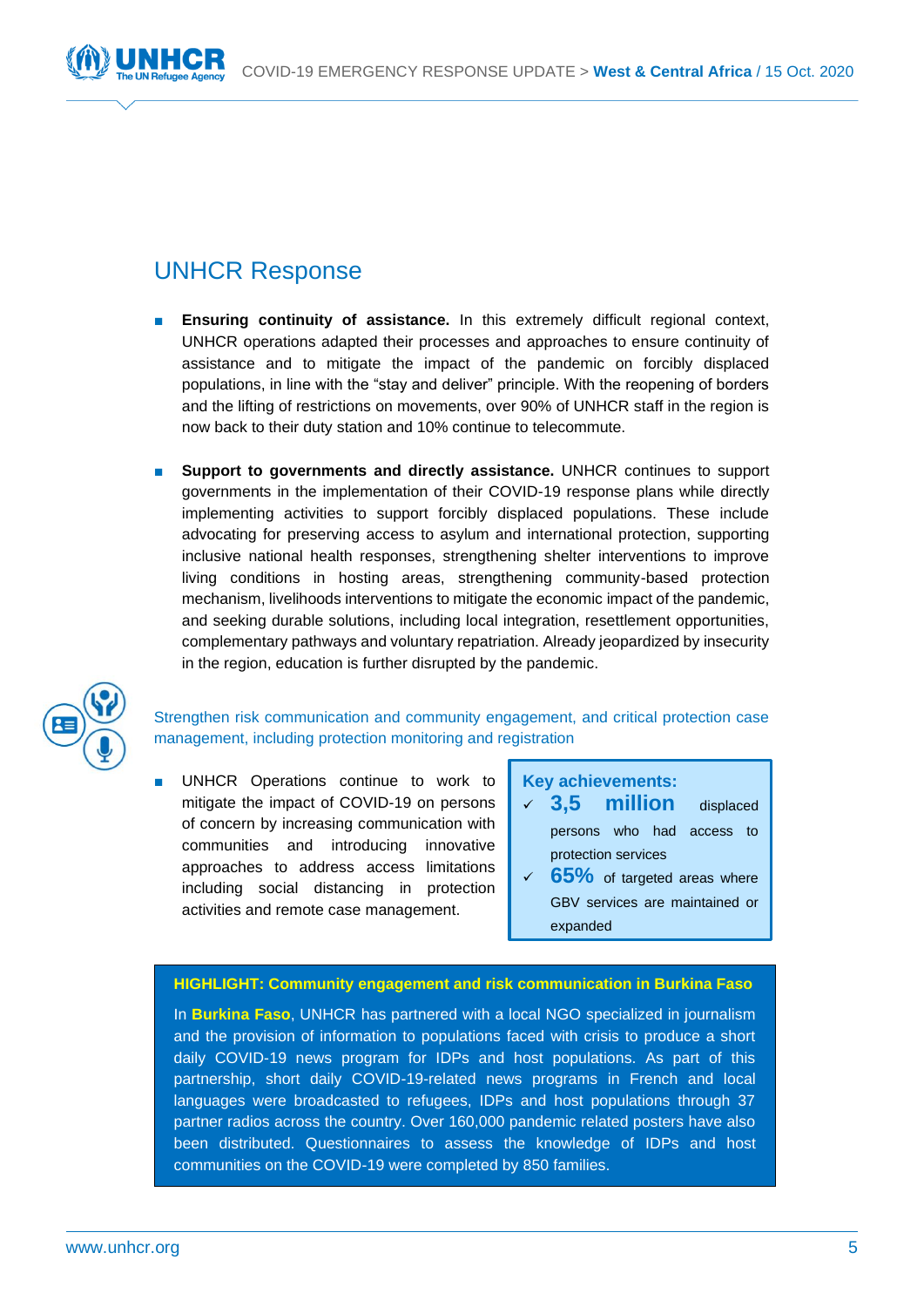



#### Strengthen and support primary and secondary health care and selected WASH services

UNHCR Operations are sustaining their support to national health systems to strengthen their infection prevention and healthcare responses, including through the provision of medical equipment and supplies and training of health personnel. In camps or settlements this includes identification and training of outbreak response teams, referral systems for laboratory specimens and prepositioning laboratory supplies such as transport media, swabs, specimen containers, training of staff in early identification, notification, case management and contact tracing, data collection and analysis and

interpretation. Operations are also reinforcing the WASH systems and services in the main refugee and IDP hosting areas, including by distributing soap and increasing access to water to allow for the implementation of basic preventive hygiene measures such as frequent handwashing.

### **Key achievements:**  ✓ **445,233** persons received essential healthcare services **3 million** medical masks

ordered

#### **Highlight – Border protection monitoring and health screening in Nigeria**

In the **Northeast Nigeria**, as cross border movements have continued to take place between **Nigeria**, **Cameroon**, **Niger** and **Chad** despite border closures, the absence of dedicated isolation facilities for new arrivals has represented a significant risk of contamination in already fragile communities.

To mitigate this risk and assist the most vulnerable, UNHCR recruited an additional 8 protection monitors and 6 nurses in addition to the 82 protection monitors already in charge of protection, detention, and border monitoring in the Northeast. These additional human and technical resources were dedicated specifically to border monitoring and temperature screening at the border. On duty 6 /7 days a week at the border/ entry points since the beginning of the pandemic, these nurse and monitor teams conducted temperature screening, collected health-related data, and referred suspect cases to the nearest health facilities.

Since April 2020, 4,289 families of 18,350 individuals were screened at the border/entry points in Nigeria. UNHCR also provided 48 Refugees Housing Units, to be used as a Self-Isolation area at the border/entry points, and an additional 250 RHU as shelters for refugee returnees and IDPs newly arrived in Damasak, a Nigeria border town with Niger. A total of 189 sensitization and awareness-raising on COVID-19 were also conducted by UNHCR at the four main border entry points reaching over 4,100 individuals.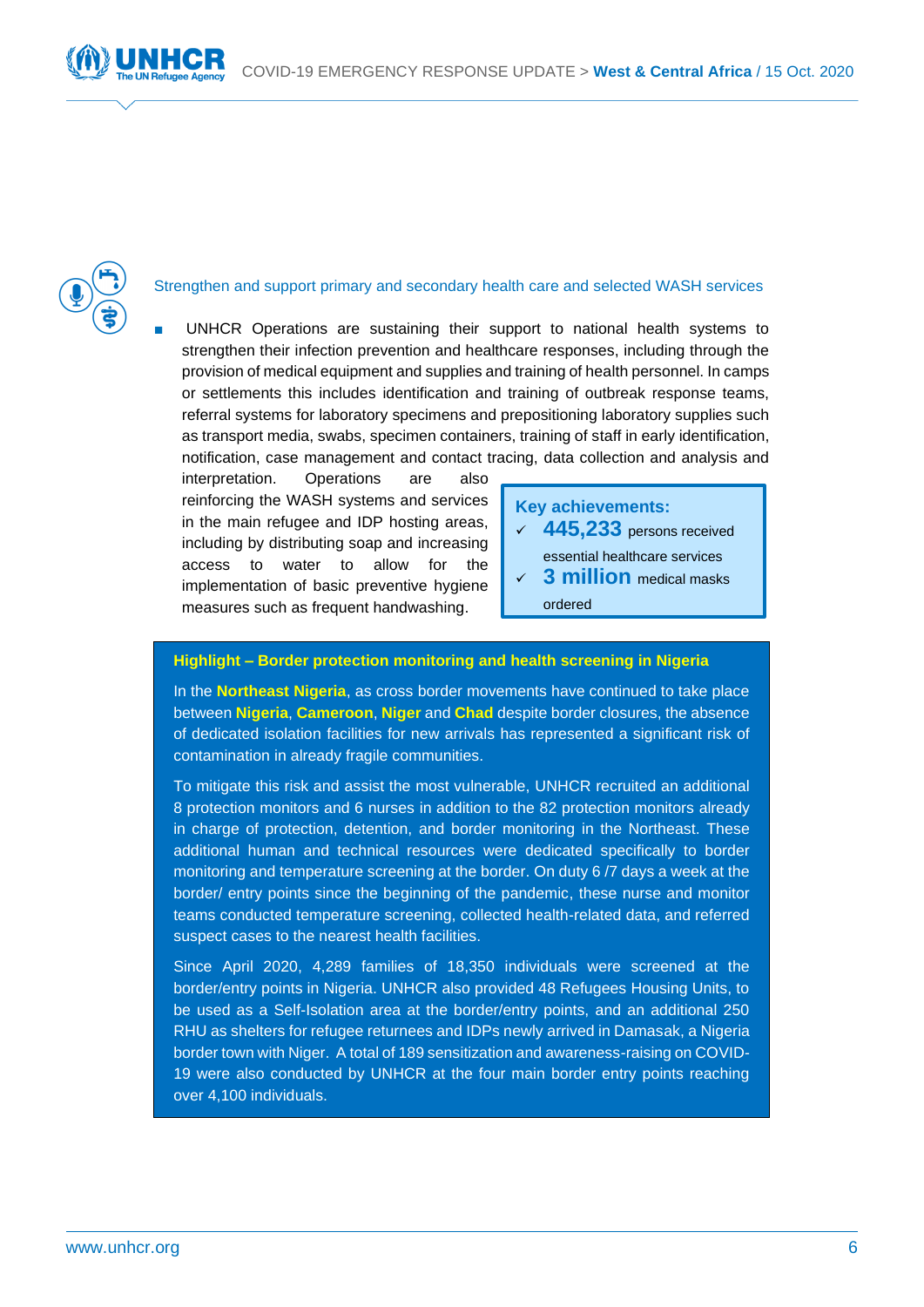

Ramp up cash assistance, reinforce shelters, and provide core relief items in congested urban and camps settings

- Shelter remains a priority for UNHCR in West and Central Africa. With ongoing violence and insecurity in several part of the region, especially in the Sahel and the Lake Chad Basin, displacement is constantly on the rise across, and many forced to flee multiple times, living conditions for displaced populations remain precarious. Residing in overcrowded sites, or among host communities in historically underserved areas, refugees and IDPs are often deprived of privacy and exposed to theft and violence. With limited access to water and hygiene facilities, they are at heightened risks of contamination as COVID-19 continues to spread in the region. To address this issue, UNHCR operations are implementing targeted shelter interventions and the distributions of core relief items and exploring ways to decongest the most affected hosting areas in coordination with the national and local authorities.
- UNHCR is also working to mitigate the economic impact of COVID-19 on displaced populations and foster their economic inclusion through direct livelihoods support and through enhanced engagement with governments, development and private sector actors.

| <b>Key achievement:</b> |                                |  |  |  |  |  |
|-------------------------|--------------------------------|--|--|--|--|--|
|                         | $\sqrt{72,883}$ individuals in |  |  |  |  |  |
|                         | households most vulnerable     |  |  |  |  |  |
|                         | to/affected by COVID-19        |  |  |  |  |  |
|                         | received livelihood support    |  |  |  |  |  |



#### Support education systems

Supporting the progressive reopening of schools across West and Central **Africa.** Across the **West and Central Africa** region, UNHCR is supporting the

authorities and other UN agencies, such as UNICEF, in their efforts to progressively reopen schools including through the provision of personal protective equipment and by supporting the rehabilitation and cleaning of school environment. Despite these efforts, many children have not been able to go back to school yet and in the countries where students have returned to class, the statistics are already showing the negative effects of COVID-19 on the schooling of refugee children.

## **Key achievements:**  ✓ **34,868** children and youth supported with distance/homebased learning